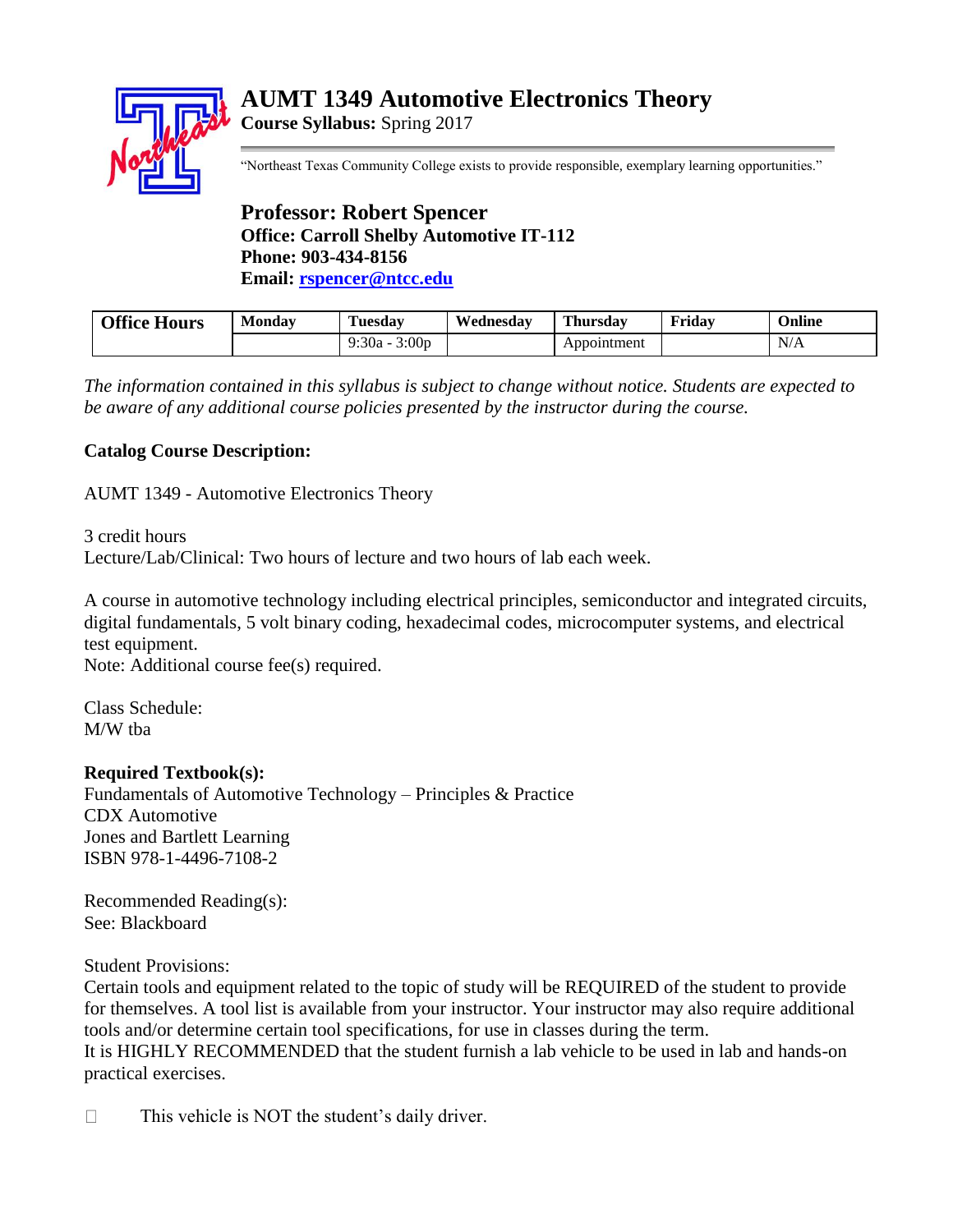$\Box$ The student should understand that the vehicle can greatly enhance their learning experience.

- $\Box$ This vehicle should be legally registered and insured.
- The student should keep sufficient funds available for possible parts and service needs.  $\Box$
- The student will be required to perform service and do live work on these vehicles.  $\Box$

We ask that the vehicle be a small pickup. A Chevrolet S-10, Ford Ranger or Dodge Dakota is requested as we (NTCC Automotive) need a similarity in vehicles due to the need of specialized tools (NTCC to provide) in some areas of study.

Student Learning Outcomes: The student should exhibit and recite electronics testing and diagnostic skills beyond the norm of common electricity knowledge and skills. Solid state componentry should be understood and be able to be applied to applicable testing and diagnostics.

Exemplary Educational Objectives:  $N/A$ 

SCANS Skills: 6.1, 6.2, 6.3, 6.4, 6.5, 6.6, 7.1, 7.2, 7.3, 7.4, 7.5, 7.6, 8.1, 8.2, 8.3, 8.4

## **Evaluation/Grading Policy:**

Grading will be represented by a Grade Value Points System. 500 points is the target goal for the course and would be equal to a 100% or an "A" grade. The course calendar will display point's assignments.

100 points - Theory (Knowledge) Primary objective read and study Textbook. As per calendar dates, Chapter questions and answers are to be entered into a Student Notebook. Work will be verified/graded by Student Notebook checks weekly. Lecture (PPT) note taking is also required as a component of a Student notebook. Lecture and PPT notes will be verified/graded at instruction digression.

100 points - CDX web based instruction as assigned by the Instructor or published class calendar, CDX quizzes and subject matter tests/quizzes - must be completed by completion dates and to instructional satisfaction. Assignments will close 10 pm Sunday evening following the assignment. Re-opening is only allowed when a student emergency or sickness existed.

100 points - Shop (Skills) Grade includes hands-on work with Lab Sheets, work on training devices such as Atech; Validation exercises and Skill Testing. There are 16 essential element labsheets/tasksheets identified in Calendar. Others may be assigned at the will of the instructor. All labsheets/tasksheets ust be completed timely and to instructional satisfaction.

100 points - Includes Employability assessment grading. Essential Elements, attendance, ethics and NTCC/CSAP policies adherence are required of Students. Absences deduct 10 points. Tardies for any class during the day are a deduct of 2 points. Unauthorized Cell phone use during class will be a deduct of 5 points. Ethics violations including (but not limited to) cheating, disrespect, display of anger, foul language, careless or wreck less behaviors or actions will be a deduct of up to 20 points per incident. Safety violations (depending on severity) may deduct points.

100 points - Combination of the CDX Final Exam, the mid-term exam, and the semester final exam(s).

Essential Elements may be held to either a Pass/Fail standard or a deduction of grade points at the discretion of the course Instructor.

The Essential Elements of this AUMT class are as follows:

- $\Box$ On Time Physically/Mentally
- $\Box$ Assignments Completed On Time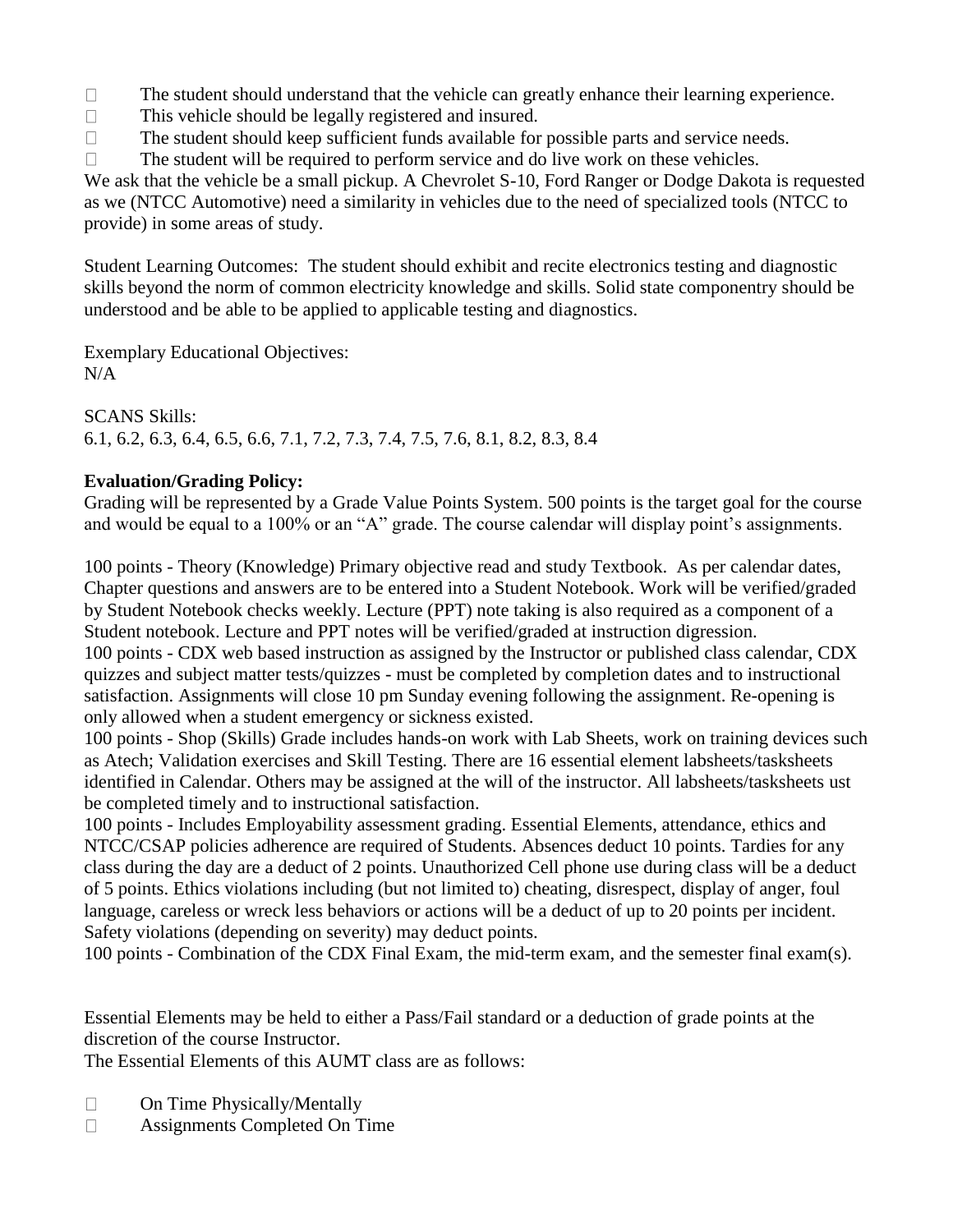- $\Box$ Exhibit Safety
- $\Box$ Exhibit Positive Attitude
- Display Self-Responsibility  $\Box$
- $\Box$ Display of Positive Ethics
- $\Box$ Other specific assignment (such as a research paper/report) as the instructor may assign.

Standard Grades:

- A= Superior (90-100)
- B= Above Average (80-89)
- $C=$  Average (70-79)
- $D=$  Below Average (60-69) (May not be suitable for advancement)
- F = Failing (59-00) (Not suitable for advancement)

450 to 500 points  $= A$ 400 to 449 points  $=$  B 350 to 399 points  $=$  C 300 to 349 points  $= D$ Under 299 points is Failing.

Note: A "C" or better is required in your declared major.

Note: A Work Ethics standard is based on the characteristics listed below under Professionalism. The instructor may grade on a weekly or daily basis depending on their preference. If you are absent you will receive a zero for the day for all daily criteria. 3 tardies of less than 14 minutes can equal an absence. To exceed 10% total course time with absenteeism may result in course failure and dismissal at the discretion of the Instructor and the Program Director.

Note: The following are several examples of objectives that may be used to satisfy demonstration of positive attitudes. Cross-over may occur within this criteria.

- Use safe work habits
- Demonstrate positive personal habits including personal hygiene
- Display good judgment
- Demonstrate productivity
- Demonstrate quality work
- Prepared for class
- Manage time

Note: The following attitudes can result in a zero for the day.

- Not properly dressed.
- No safety glasses.
- Sleeping during class or lab.
- Using cell phones/texting during class or lab.
- Dis-agreeable behavior

#### **Lectures & Discussions, Tests/Exams and Assignments:**

Students are expected to take hand written notes (e-notes allowed) during lecture and instructor lead demonstrations. Students will be advised ahead of time when notes are allowed for use during quizzes or tests.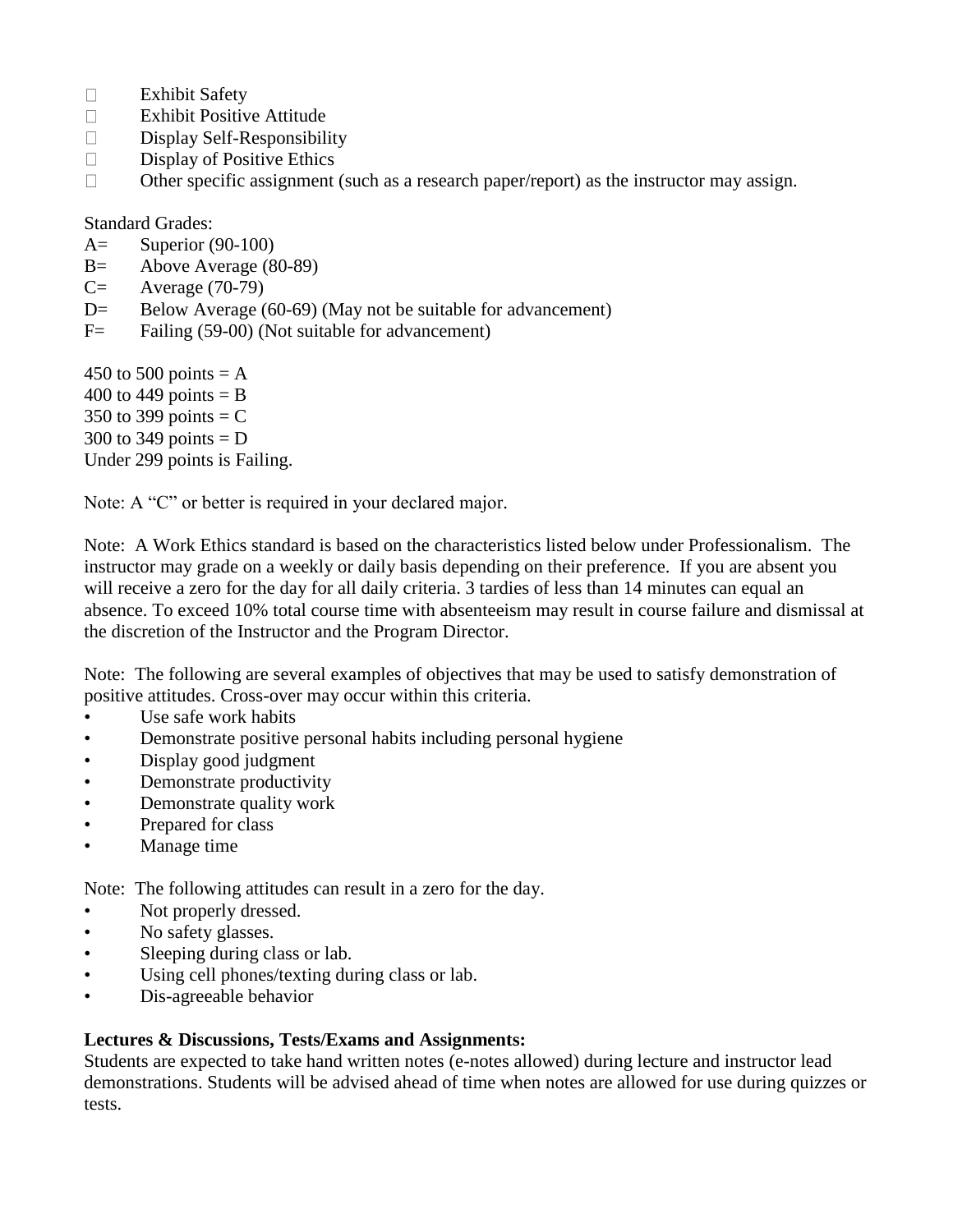#### **Other Course Requirements:**

To be announced the first week of class.

#### **Student Responsibilities/Expectations:**

Attend class on time with required books, pen, notebook, laptop or tools as may be appropriate. Additional requirements to be announced by instructor.

#### *Attendance Policy*

Regular and punctual attendance at all scheduled classes is expected. Attendance is necessary for successful completion of course work. If you are absent, you are responsible for initiating procedures for make-up work. All course work missed, regardless of cause, is to be completed to the satisfaction of the instructor. Please see the schedule of classes for the last day to withdraw. Religious Holy Days: please refer to the current Northeast Texas Community College Student Handbook

The Carroll Shelby Automotive Program has 90% required attendance policy for all courses! After exceeding the allowed absences you will receive either an F or Incomplete for the course. It is up to you to initiate a drop in the Office of Admissions and Records. (At the discretion of the instructor, a student with no more than one absence and with an "A" average will be exempt from the final exam.)

Note: Coming to class late three times will be considered an absent.

## *Professionalism*

The Automotive Technology program, like most other vocational programs, has policies that must be followed. These policies will give you, the student, a better opportunity to learn the mechanical power trade. *The general classroom and lab policies are listed in this syllabus and are to be abided by.* The instructor may have additional policies for their class. If required the instructor will choose partners for assignments as required.

## *General Safety Rules*

(The instructor may have additional safety policies for their class)

- 1. Make sure all hand tools are in good condition. Using a damaged hand tool of the incorrect tool for the job may result in injury.
- 2. When lifting a car by using a jack, always make sure the jack is centered. When the vehicle is raised always use safety jack stands. Never go under a car without safety jack stands.
- 3. Never wear jewelry such as rings, bracelets, necklaces, watches, or ear rings when working on a car.
- 4. Long hair should be tied back.
- 5. Never use compressed air to remove dirt from your clothing. Also, never spin bearings with compressed air.
- 6. When using any machines, such as presses, hoists, drill presses, or special equipment, make absolutely certain that all operational procedures are followed and all safety tests have been passed.
- 7. Always wear safety glasses in shop areas.
- 8. Always use exhaust fans/evacuation system when running a car in the shop.
- 9. Use proper lifting procedures when lifting heavy objects.
- 10. Make sure you know the shop layout.
	- a. Fire extinguisher locations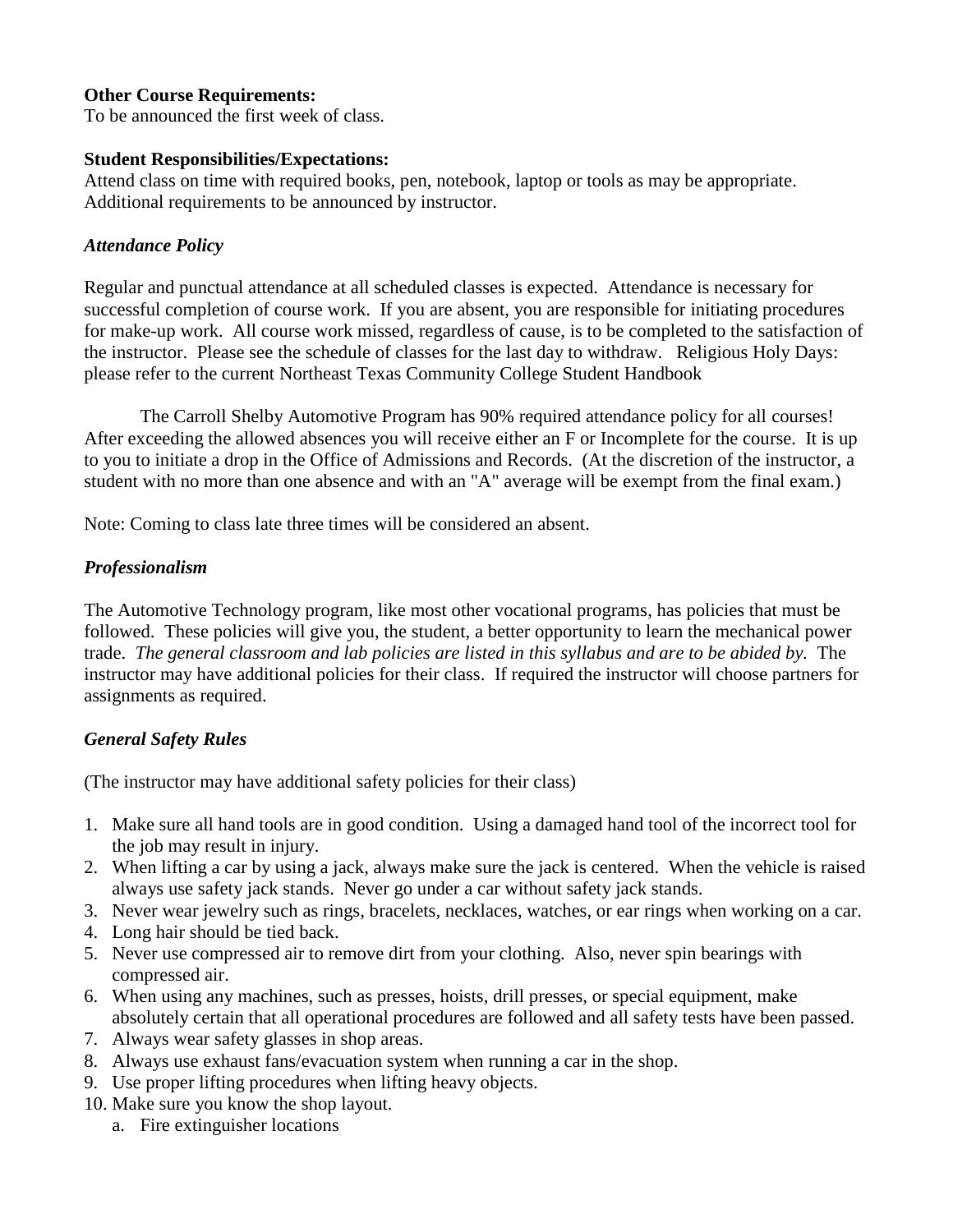- b. Emergency fire exits
- c. Eyewash station
- d. First-aid kit
- e. Fire blanket
- 11. Dispose of all hazardous waste in appropriate containers.
- 12. Horseplay physical or verbal is not allowed at any time. THINK BEFORE YOU ACT!
- 13. Report all injuries to the Instructor immediately.
- 14. Wear proper work clothes in the shop area. (See: Dress Code.)
- 15. Students are not permitted to use instructor's tools at any time.
- 16. Students are not permitted to enter any instructor's offices unless accompanied by an Automotive Technology faculty member. **NO EXCEPTIONS!**
- 17. Any personal emergencies will be handled through the switchboard and security.
- 18. Any printing must have the instructor's approval.

## *Good Housekeeping (Daily)*

- 1. Clean up all spills immediately.
- 2. Make sure all tools and toolboxes are returned to their proper place.
- 3. Store oily rags in proper containers.
- 4. Clean all tools before returning to tool room or assigned toolbox.
- 5. Sweep shop areas after each class.
- 6. Clean all equipment after use.
- 7. Keep benches clean and free of trash.
- 8. Make sure tools are in proper working order. Report any broken tools to the instructor immediately.
- 9. Do not leave creepers and tools on floors unless in use.
- 10. Empty shop garbage cans.

## *Vehicle Rules*

- 1. Do not sit on cars.
- 2. Do not sit in cars unless you need to be in the car.
- 3. When pushing cars always push from the back never from the side.
- 4. Always use floor mats and seat covers.
- 5. Always use fender covers when working under the hood.
- 6. When moving vehicle always make sure your hands, shoes and clothing are clean, in order to avoid getting the interior dirty.
- 7. Be sure to clean greasy handprints off fenders and hoods when work is completed.
- 8. Do not play car radios.
- 9. Do not write on dirty cars (i.e. Wash me )
- 10. Never ever mess with any car that comes into the shop.
- 11. Treat every vehicle better than you would treat your own.

## *Class Rules*

- 1. When asking questions please raise your hand and wait to be called on.
- 2. Sunglasses may not be worn in class.
- 3. No aggressive body contact.
- 4. No cheating. Do your own work. See Cheating Policy
- 5. Food, Drink & Gum are not allowed during the instructional periods.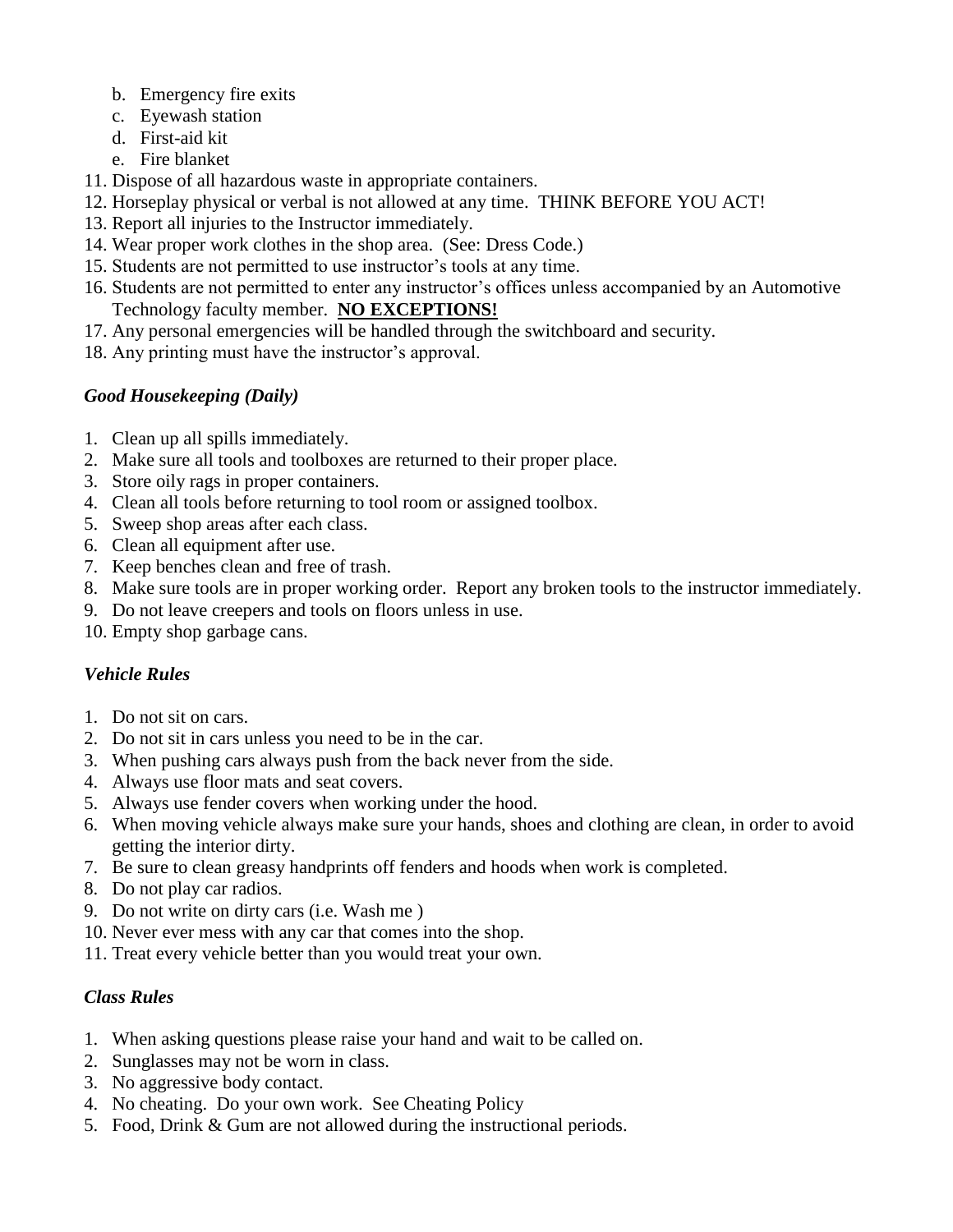- 6. Profanity is not allowed.
- 7. All telephones, pagers and beepers are to be turned off before class and lab. If class is interrupted due to personal communication devices you will receive a 0 for the day.
- 8. The teacher is always right.
- 9. If the teacher is wrong refer to rule number 8.
- 10. If you have any problems ask to talk to the teacher in private and any problem can be worked out.
- 11. Smoking is allowed only in designated areas.
- 12. The Internet will be used only with the approval of the Mechanical Power Technology Faculty.

#### *Live Work*

- 1. All live work is at the discretion of the instructor and department chair.
- 2. All live work must have training value to the student and be part of or consistent with the requirements of the course of study.
- 3. No live work will be allowed unless student has completed related tasks or units.
- 4. All vehicles must have a signed work request completed, approved and filed in the office before any work may begin.
- 5. A copy of the work request will be left on the vehicle's dash while the vehicle is in the shop.
- 6. Students and outside customers are responsible for paying for any materials used in the repair of vehicles.
- 7. The student working on a vehicle will be responsible for making a bill of materials to be approved by the instructor.
- 8. All property belonging to students or customers to be worked on is brought into the school and left in the school at the owner's risk.

## *Code of Ethics*

- 1. Treat people with respect.
- 2. Exhibit positive behavior.
- 3. Wear proper dress and exhibit a professional appearance.
- 4. Follow rules, regulations and policies as established.
- 5. Maintain regular attendance.
- 6. Assume responsibility for decisions and actions.
- 7. Demonstrate willingness to learn.
- 8. Practice time management.
- 9. Practice cost effectiveness.
- 10. Apply ethical reasoning.
- 11. Display initiative.
- 12. Display assertiveness.
- 13. Exhibit pride.
- 14. Exhibit the following characteristics:
	- a. Honesty
	- b. Reliability
	- c. Diligence
	- d. Enthusiasm
	- e. Cooperativeness
	- f. Loyalty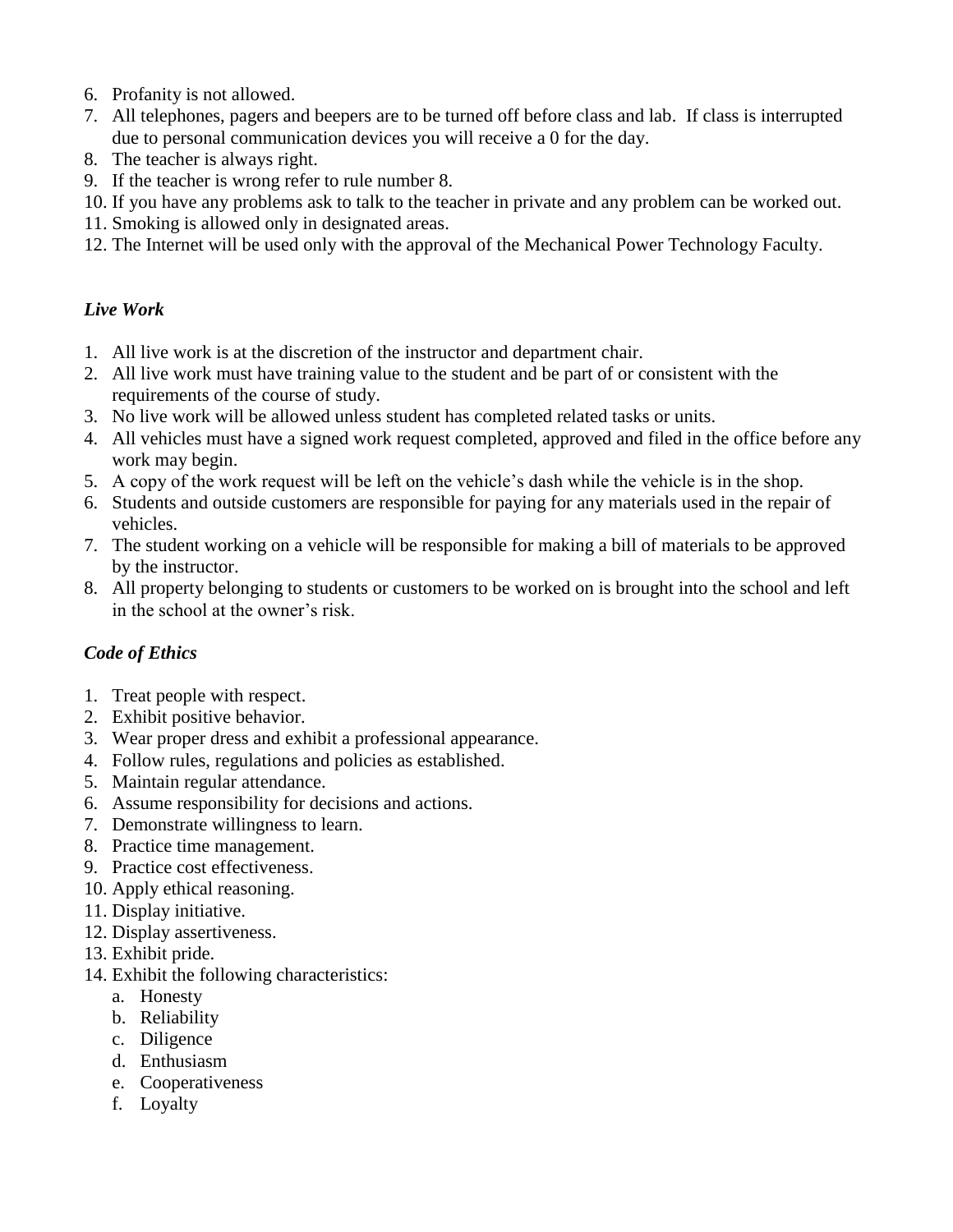## *Dress Code*

It is important to present a professional image in the work place. Uniform shirts are to be light blue work shirts (short or long sleeves) and work pants are to be navy blue in color (example - Dickie brand) and five (5) pair are recommended (minimum requirement of three pair). These are not available at the Campus Bookstore but can be purchased at most retail stores (i.e., Wal-Mart, K-mart, Sears, JC Penney). If your employer furnishes uniform shirts, they may be worn in place of the school shirt. These shirts should be tucked in, clean and neat at all times. You must have an approved uniform by the twelfth day of class. If you do not, you will have 10 points deducted from your professionalism grade each class period the shirt is not worn. Shorts and sandals are not allowed. *Professional appearance is part of your grade and is reflected in your work ethics grade.*

## *Safety Glasses*

Safety glasses are required. Prescription glasses are okay if confirmed by a statement from your optometrist and are fitted with side shields. Bring this statement at the start of school.

## *Driver's License*

Automotive students are required to have a valid driver's license. Without this students cannot drive vehicles to complete the required tasks. Students' are responsible for providing vehicles for many of the tasks they are required to complete.

## *Tools/Supplies*

In addition to the regular college expenses, students entering the automotive trades programs must possess hand tools. The cost of tools and a roll cab for the freshman year is expensive investment depending on brand and place of purchase. For the second year, the costs are considerably less. It is recommended that all tools and equipment be insured under the parents' or the student's homeowner's insurance. NTCC is not responsible for students' tools. Some of the required supply items that students accepted into the automotive service technician program need to furnish are not on the equipment lists. These items, such as welding rods, brake fluid, oils, etc., must be of a particular type and should not be purchased prior to arrival on campus. Again, after arriving on campus, students will receive information about the identification and purchase/attainment from individual course instructors at an approximate cost of \$150 for the school year. See required tool list.

## *Vehicles for Task Completion*

Students' are responsible for providing vehicles for many of the tasks they are required to complete. The school supplies certain lab units used in very specific tasks, but it is the student's responsibility to find the vehicles to complete their lab tasks. Student's may work on their own, family and friends vehicles, but remember that we are student and some projects take much more time than a professional shop. Also note that all outside work is at the discretion of the instructor. It is desirable, but not required to have a later (2000 or newer) model vehicle that can be left on campus to perform required occupational practices in labs. Students may exchange vehicles with other students when different years, makes, and models are necessary to complete tasks. It is not necessary that the vehicle be licensed or insured and there is parking provided for these vehicles.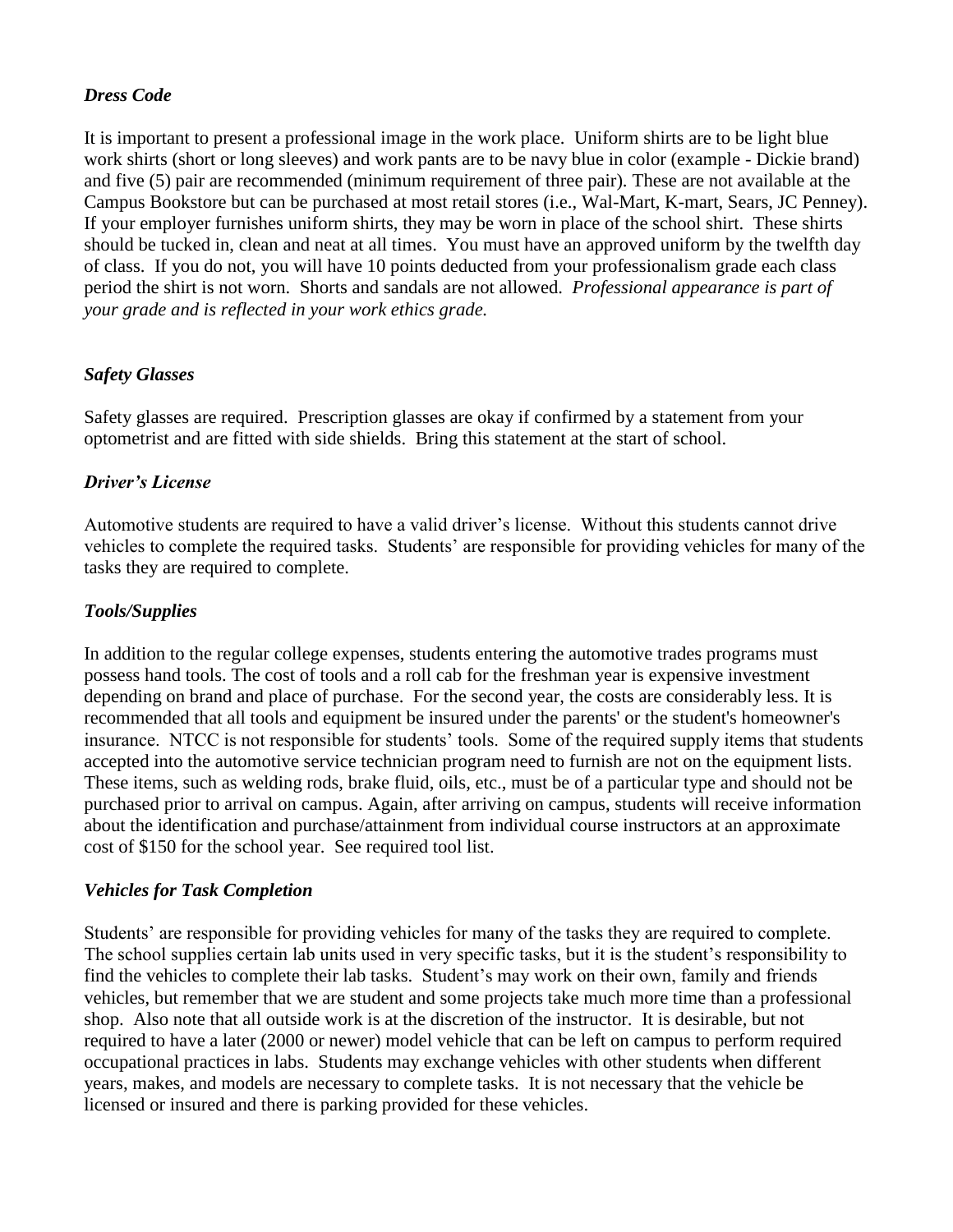## *Parts and Supplies*

The Mechanical Power Technology Dept. does not purchase parts for projects. The owner is responsible for acquiring all parts and supplies required for the repair. There will be a shop service charge of five dollars (\$5.00) on each repair order. This is to cover hazardous waste disposal and consumable materials.

#### **NTCC Academic Honesty Statement:**

"Students are expected to complete course work in an honest manner, using their intellects and resources designated as allowable by the course instructor. Students are responsible for addressing questions about allowable resources with the course instructor. NTCC upholds the highest standards of academic integrity. This course will follow the NTCC Academic Honesty policy stated in the Student Handbook."

#### **Academic Ethics:**

The college expects all students to engage in academic pursuits in a manner that is beyond reproach. Students are expected to maintain complete honesty and integrity in their academic pursuit. Academic dishonesty such as cheating, plagiarism, and collusion is unacceptable and may result in disciplinary action. Refer to the student handbook for more information on this subject.

#### **ADA Statement:**

It is the policy of NTCC to provide reasonable accommodations for qualified individuals who are students with disabilities. This College will adhere to all applicable federal, state, and local laws, regulations, and guidelines with respect to providing reasonable accommodations as required to afford equal educational opportunity. It is the student's responsibility to arrange an appointment with a College counselor to obtain a Request for Accommodations form. For more information, please refer to the NTCC Catalog or Student Handbook.

## **Family Educational Rights And Privacy Act** (**Ferpa**):

The Family Educational Rights and Privacy Act (FERPA) is a federal law that protects the privacy of student education records. The law applies to all schools that receive funds under an applicable program of the U.S. Department of Education. FERPA gives parents certain rights with respect to their children's educational records. These rights transfer to the student when he or she attends a school beyond the high school level. Students to whom the rights have transferred are considered "eligible students." In essence, a parent has no legal right to obtain information concerning the child's college records without the written consent of the student. In compliance with FERPA, information classified as "directory information" may be released to the general public without the written consent of the student unless the student makes a request in writing. Directory information is defined as: the student's name, permanent address and/or local address, telephone listing, dates of attendance, most recent previous education institution attended, other information including major, field of study, degrees, awards received, and participation in officially recognized activities/sports.

## **Other Course Policies:**

NOTICE: TO ALL SPRING 2015 SHELBY A/P 2ND YEAR STUDENTS RE: NEW POLICIES FOR THE 2015 SPRING SEMESTER ARE NOW IN FORCE. IN PART, THESE POLICIES REFLECT THE PROGRAM GOAL OF COMPLYING WITH AND ACHIEVING THE NTCC CODE OF ETHICS, WHILE ALSO ADDRESSING ADVISORY BOARD SUGGESTIONS IN PREPARING THE STUDENT FOR THE WORLD OF WORK.

1. EACH STUDENT SHALL DISPLAY INITIATIVE BY SERVING AS TOOL ROOM MANAGER A MINIMUM OF 2 WEEKS (10 DAYS) PER SEMESTER. THIS DUTY WILL COMMENCE AT 12:30 PM AND BE COMPLETED AT 5:30 PM ON THE VOLUNTEERED DAYS.